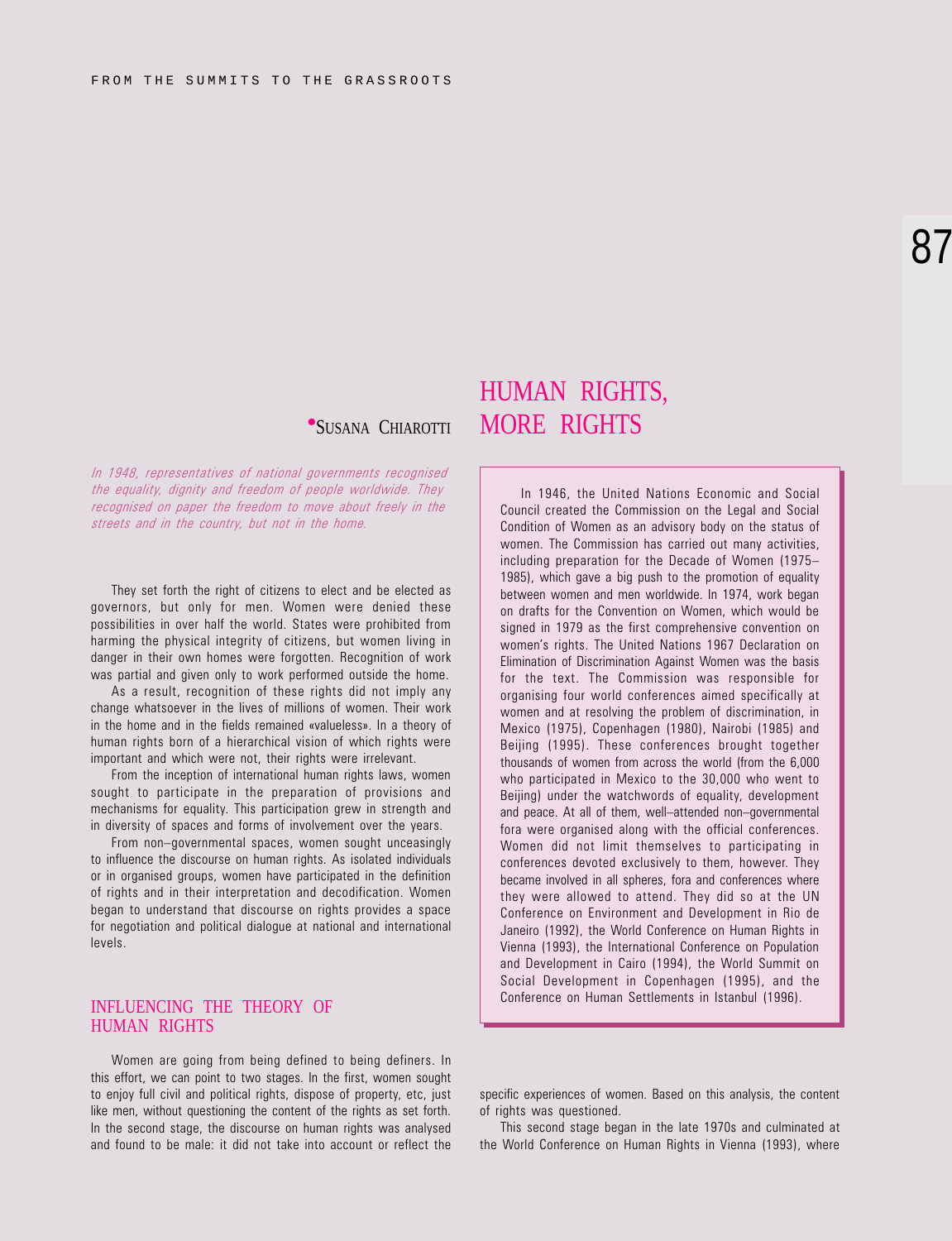hundreds of women from all regions of the planet actively participated. It was proclaimed in Vienna that the human rights of women and girls are an inalienable, integral and indivisible part of universal human rights. This constitutes progress not only toward the visibility of a broad spectrum of needs that had been prevented from becoming rights, such as those pertaining to sexuality and reproduction, but also toward a revision of all human rights from a gender perspective.

In Vienna, a remarkable change took place in the theory of human rights when, at women's initiative, it was accepted that human rights are to be enjoyed in both the public and the private spheres and, therefore, can be violated in both spheres. Violence against women was recognised as a violation of human rights. This is a revolutionary change, since prior human rights discourse was based on the notion that violations are committed by the State in public and social spaces. For the first time, private acts occurring in private spaces could give rise to public liability. Ethnic cleansing, forced pregnancies and systematic rape of women in situations of armed conflict were also condemned.

The following year (1994), a transformation took place in the rights of citizens when the Action Plan of the International Conference on Population and Development in Cairo proposed that «it is necessary for women and men to participate and intervene on equal terms in productive and reproductive life, including the division of responsibilities in child rearing and maintenance of the home.» The barrier between public and private was torn down, and the recognition of the problems of everyday life, of rights enjoyed or denied within the home, began to occupy more and more space in human rights' discourse.

These concepts were strengthened in the 1995 Beijing Platform of Action, the most complete document on women's rights produced by a United Nations conference. The Beijing Platform of Action incorporates the achievements of previous conferences and treaties, including the Universal Declaration of Human Rights, the Convention on the Elimination of all Forms of Discrimination Against Women (CEDAW), and the Vienna Declaration.

### THE CAMPAIGN

An important landmark in this attempt to reconceptualise human rights is the Declaration of Human Rights from a Gender Perspective, which CLADEM (Latin American and Caribbean Committee for Defense of Women's Rights) has promoted since 1992. The idea emerged at a meeting of a group of women in Costa Rica that year in preparation for the Vienna Conference. CLADEM continued to work on the draft declaration and it was discussed and approved by the entire network. CLADEM printed the declaration and circulated it. In 1993, the declaration was discussed at all the United Nations world conferences. Suggestions, criticisms and comments were received from over 180 organisations and individuals worldwide. These inputs were incorporated in a new version that was presented to the United Nations Human Rights Commission in Geneva, where following the pertinent formalities it was accepted as number E/CN.4./1998/ ngo/3. CLADEM's objectives in promoting this declaration are: first, to make women visible in human rights discourse by including women's perspectives, needs and claims; secondly, to assume the right to draft the law, not only for women, but for all humanity.

For hundreds of years women were denied the right to draft laws. Attempts by women to change, amend or transgress laws often ended tragically. From time immemorial, our culture has repeatedly warned women not to meddle in law. In ancient Greece, this warning came through the theater, eg, in Sophocles' play Antigone. There the king of Thebes, Creon, punishes Antigone for trying to change his orders and bury her brother's corpse. Creon says: «As long as I rule this city, no woman shall make the law.» Antigone is punished for her daring by being buried alive in a cave. The penalty had to be stiff to teach women not to dare change the law.

During 1998, CLADEM organised a campaign in 17 countries in the region to promote the Declaration of Human Rights from a Gender Perspective. With the help of communications experts, advertising materials were prepared-videos for television, radio spots, press releases and other materials-and, with the little funding available, disseminated through the media. It was the first time that a proposal of this sort and scope had been launched. Carrying out a campaign on human rights from the perspective of women simultaneously in so many countries, and getting involved with the communications media, provided many important lessons for the women's movement.

On December 10th 1998 at United Nations Headquarters in New York, CLADEM representatives delivered thousands of signatures collected worldwide in support of the Declaration. It was presented to the Commission on the Legal and Social Condition of Women, with a request that governments support the proposal and take it to the General Assembly for adoption and promotion in the coming millennium.

### SEXUAL AND REPRODUCTIVE RIGHTS: THE LAST FRONTIER

The Declaration of Human Rights from a Gender Perspective consists of a preamble and five chapters. Each chapter focuses on a specific axis of the spectrum of human rights: citizenship, development, the right to peace and a violence–free life, sexual and reproductive rights, and environmental rights.

In talks with governments to promote the Declaration, two issues were problematic in principle: self-determination of peoples and self-determination of bodies. In the chapter on citizenship, governments, particularly the European ones, questioned the article providing for self-determination of peoples. Other governments would have accepted the declaration, had it not been for the chapter on sexual and reproductive rights. This chapter addresses, among others, the rights to reproductive autonomy, freedom from discrimination based on sexual orientation, and access to safe and legal abortion.

Self-determination of bodies was most vehemently resisted by governments who were pressured and supported, in the